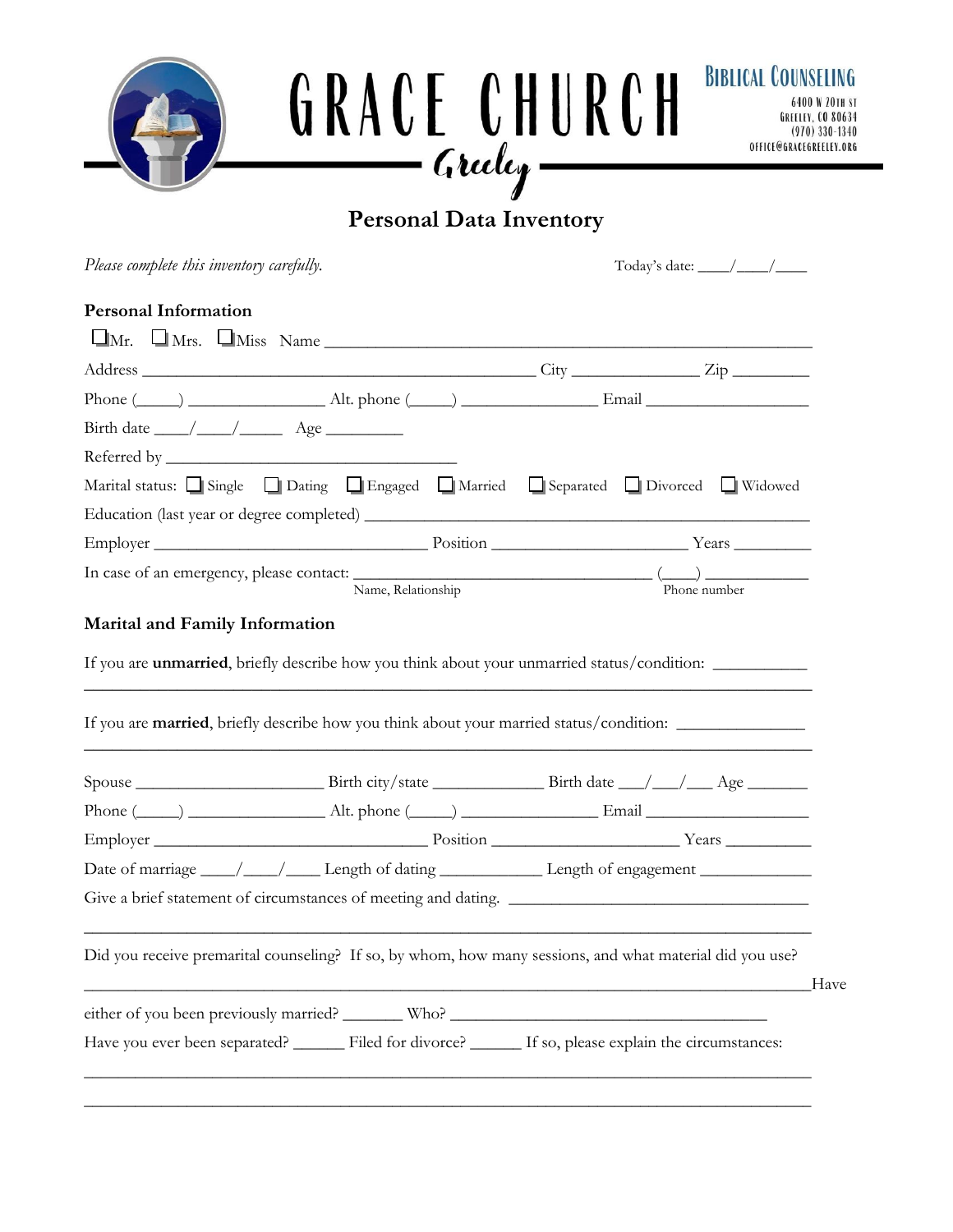| Have either of you, or are either of you now, considering divorce? If so, please explain: ____________________                                                                                                                                 |     |                                     |             |
|------------------------------------------------------------------------------------------------------------------------------------------------------------------------------------------------------------------------------------------------|-----|-------------------------------------|-------------|
| If married, the attendance and involvement of your spouse in counseling is required in almost all cases. Is your<br>spouse willing to come for counseling? _______ Is he/she in favor of your coming? ________ If not, please                  |     |                                     |             |
| If you have children, please provide the following information:                                                                                                                                                                                |     |                                     |             |
| Name                                                                                                                                                                                                                                           | Age | Gender Education (last year/degree) | Step-child? |
| <u> 2000 - Andrea Andrew American (American American American American American American American American (Ameri</u><br><u> 1999 - Jan James James (1999), president (h. 1989), president (h. 1989), president (h. 1989), president (h. 1</u> |     |                                     |             |
|                                                                                                                                                                                                                                                |     |                                     |             |
|                                                                                                                                                                                                                                                |     |                                     |             |
| Number of siblings: __________________________Your sibling order: __________________________________                                                                                                                                           |     |                                     |             |
| Describe any relational problems you have with your siblings:                                                                                                                                                                                  |     |                                     |             |
| During your upbringing, did you live with anyone other than your parents? _____ If so, with whom and what was                                                                                                                                  |     |                                     |             |
|                                                                                                                                                                                                                                                |     |                                     |             |
| Are/were your parents divorced? _____ If so, please explain the circumstances: ____________________                                                                                                                                            |     |                                     |             |
|                                                                                                                                                                                                                                                |     |                                     |             |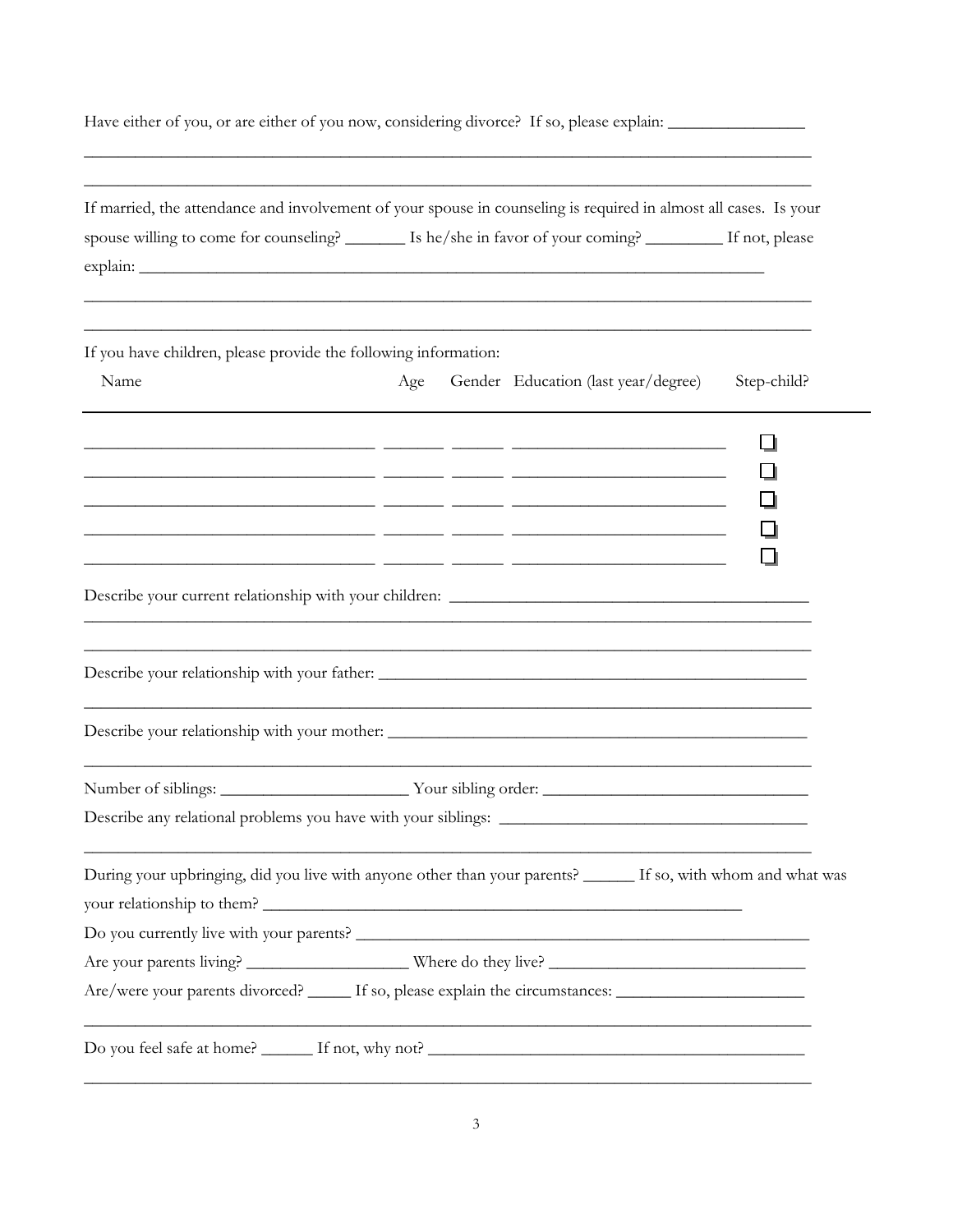## **Legal Information**

| Have you ever been the subject or complainant in a protection/restraining order? _______ If yes, please explain:                                                                                                  |
|-------------------------------------------------------------------------------------------------------------------------------------------------------------------------------------------------------------------|
| Are you currently a party in any civil or criminal proceedings? ________ If so, please explain: __________                                                                                                        |
| <b>Health Information</b>                                                                                                                                                                                         |
|                                                                                                                                                                                                                   |
|                                                                                                                                                                                                                   |
|                                                                                                                                                                                                                   |
|                                                                                                                                                                                                                   |
| Women only: Please explain any significant symptoms related to your menstrual cycle: _______________                                                                                                              |
|                                                                                                                                                                                                                   |
| Have you ever used drugs for other than medical purposes? _________ If yes, please explain: ____________                                                                                                          |
| Do you drink alcoholic beverages? ________ How much and how frequently? ___________________________                                                                                                               |
| Do you drink coffee? ___________ How much and how frequently? ____________                                                                                                                                        |
|                                                                                                                                                                                                                   |
|                                                                                                                                                                                                                   |
|                                                                                                                                                                                                                   |
| How many hours of sleep do you normally get per night? _______ What time do you go to bed ______ and wake<br>up each day _________? Do you have trouble sleeping? _______ If yes, please describe: ______________ |
| Please describe the type and frequency of your exercise:                                                                                                                                                          |
| Have you ever seen a psychiatrist or counselor? ______ If yes, please explain: _______________________________                                                                                                    |

\_\_\_\_\_\_\_\_\_\_\_\_\_\_\_\_\_\_\_\_\_\_\_\_\_\_\_\_\_\_\_\_\_\_\_\_\_\_\_\_\_\_\_\_\_\_\_\_\_\_\_\_\_\_\_\_\_\_\_\_\_\_\_\_\_\_\_\_\_\_\_\_\_\_\_\_\_\_\_\_\_\_\_\_\_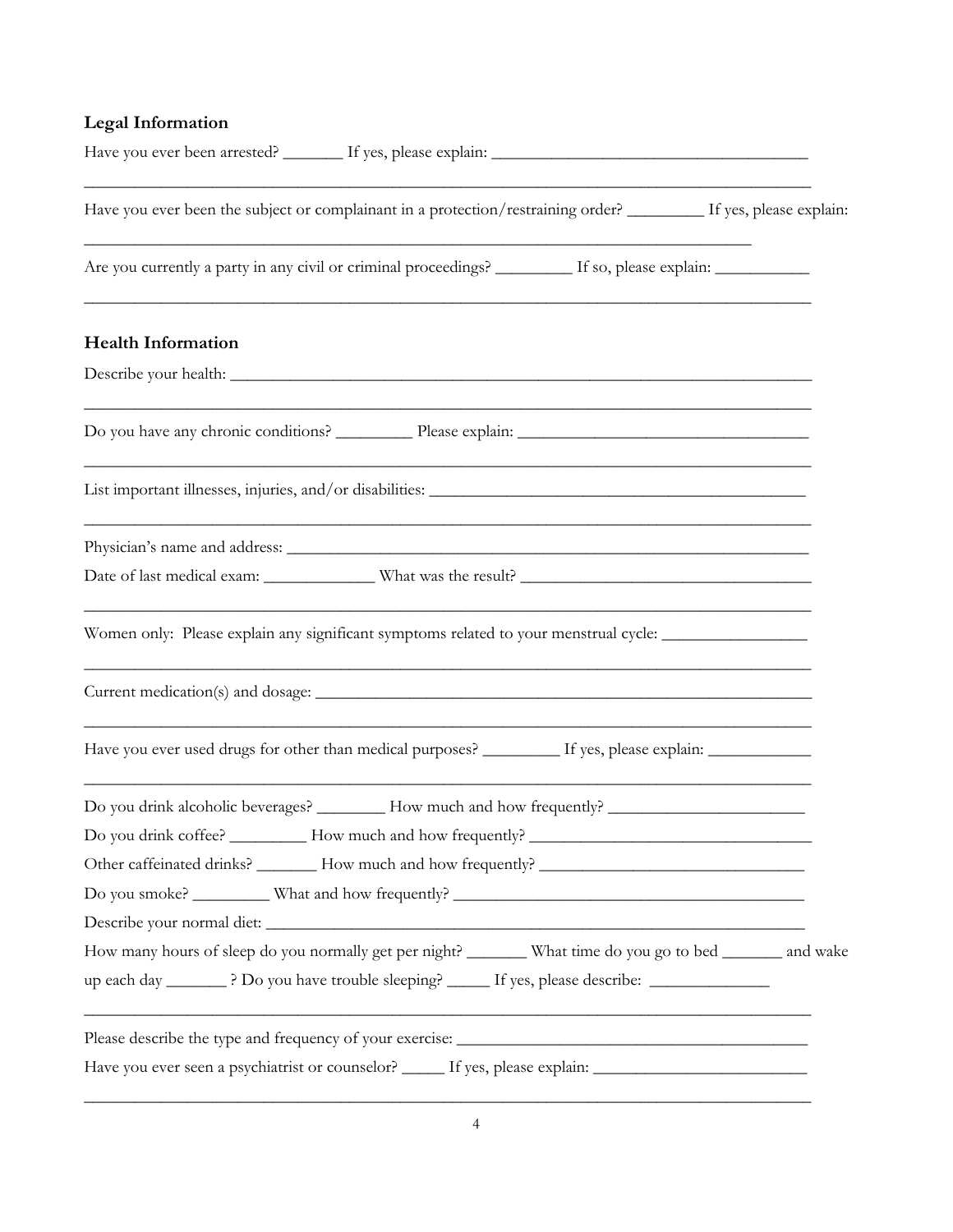Are you willing to sign a release of information form to allow your counselor to access your records (i.e., social, psychiatric, medical)? \_\_\_\_\_\_\_ If not, what concerns do you have about signing a release? \_\_\_\_\_\_\_\_\_

\_\_\_\_\_\_\_\_\_\_\_\_\_\_\_\_\_\_\_\_\_\_\_\_\_\_\_\_\_\_\_\_\_\_\_\_\_\_\_\_\_\_\_\_\_\_\_\_\_\_\_\_\_\_\_\_\_\_\_\_\_\_\_\_\_\_\_\_\_\_\_\_\_\_\_\_\_\_\_\_\_\_\_\_\_

#### **Spiritual Information**

| Your spouse's religious/denominational identity: current _________________ former _____________________?                                        |              |                                                  |  |  |              |
|-------------------------------------------------------------------------------------------------------------------------------------------------|--------------|--------------------------------------------------|--|--|--------------|
| Do you believe in God? ______ Would you say you are a Christian, or in the process of becoming a Christian?                                     |              |                                                  |  |  |              |
|                                                                                                                                                 |              |                                                  |  |  |              |
| Would you describe yourself as being "born again"? _______ If not, how do you describe yourself? ____                                           |              |                                                  |  |  |              |
|                                                                                                                                                 |              |                                                  |  |  |              |
|                                                                                                                                                 |              |                                                  |  |  |              |
| Can God declare you, a "sinner," to be righteous and still remain just? ______ If so, please explain: _______                                   |              |                                                  |  |  |              |
|                                                                                                                                                 |              |                                                  |  |  |              |
| If not, what hope do you have of entering heaven                                                                                                |              |                                                  |  |  |              |
|                                                                                                                                                 |              |                                                  |  |  |              |
| If you don't understand, please indicate by checking here:                                                                                      |              |                                                  |  |  |              |
| How often do you read the Bible?                                                                                                                | $\Box$ Never | $\Box$ Occasionally $\Box$ Monthly $\Box$ Weekly |  |  | $\Box$ Daily |
|                                                                                                                                                 | $\Box$ Never | □ Occasionally □ Monthly □ Weekly                |  |  | $\Box$ Daily |
|                                                                                                                                                 | $\Box$ Never | □ Occasionally □ Monthly □ Weekly □ More         |  |  |              |
|                                                                                                                                                 |              |                                                  |  |  |              |
| How often do you attend church?<br>Please list the name, address and phone number of your pastor so we may notify your church of your intent to |              |                                                  |  |  |              |
| How often do you pray?<br>pursue biblical counseling through Grace Church: ________________________________                                     |              |                                                  |  |  |              |
|                                                                                                                                                 |              |                                                  |  |  |              |
|                                                                                                                                                 |              |                                                  |  |  |              |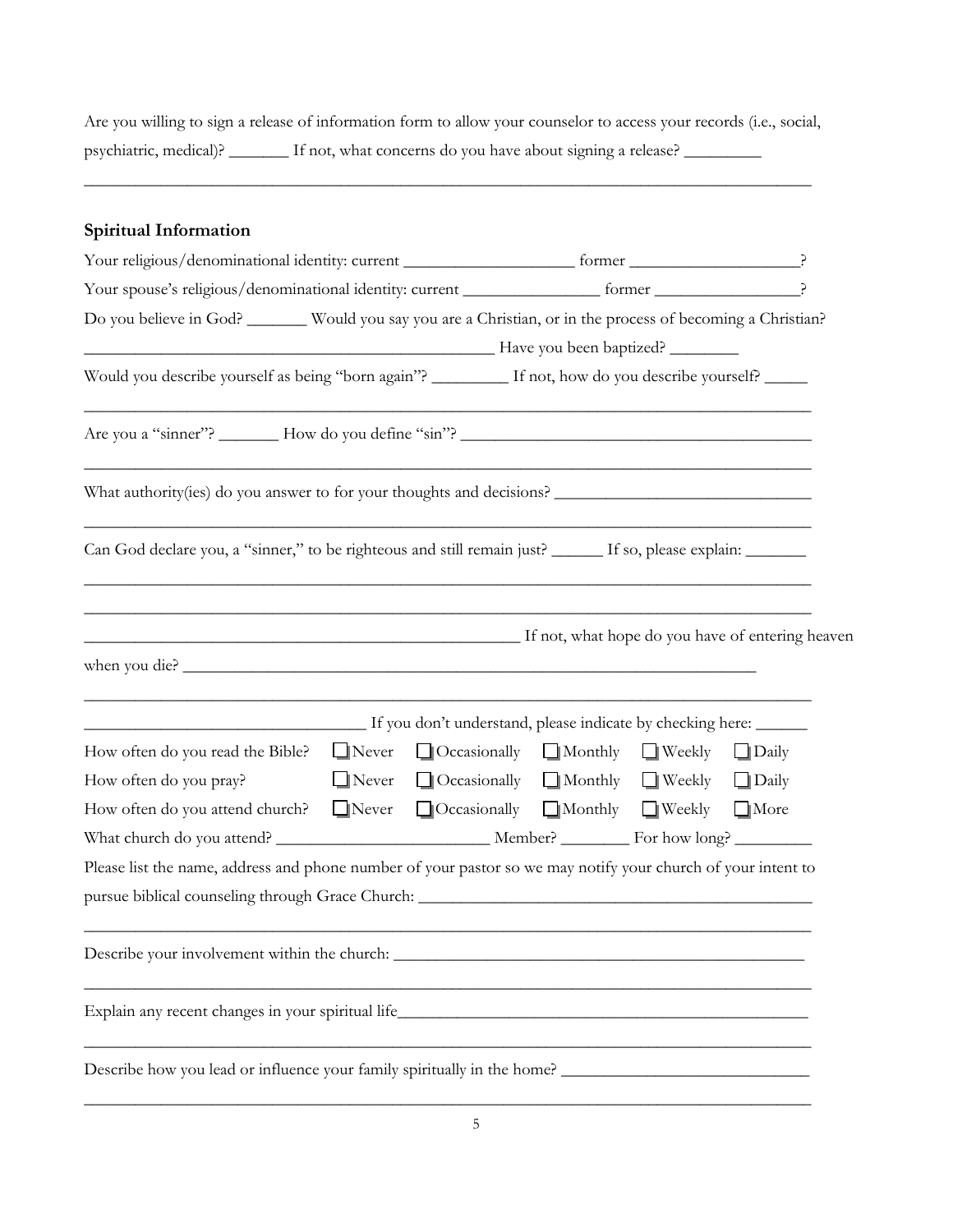### **Lifestyle Information**

| How many minutes/hours per day do you watch sports and/or entertainment on a screen (e.g., television, computer,    |
|---------------------------------------------------------------------------------------------------------------------|
|                                                                                                                     |
|                                                                                                                     |
| How many minutes/hours per day do you spend online (e.g., surfing the web, reading news or blog sites, social media |
| $\frac{1}{2}$ sites)?                                                                                               |
| Do you use a budget to keep track of your finances? ______ Are you in any debt? _____ If so, how much do you        |
| owe and to whom?                                                                                                    |
|                                                                                                                     |
|                                                                                                                     |
| Have you ever had interpersonal problems on the job? _____ If yes, please explain: ________________                 |
| Have you ever had a severe emotional upset? ______ If yes, please explain: _________________________                |
| ,我们也不能在这里的时候,我们也不能在这里的时候,我们也不能会在这里的时候,我们也不能会在这里的时候,我们也不能会在这里的时候,我们也不能会在这里的时候,我们也不                                   |
|                                                                                                                     |
|                                                                                                                     |
|                                                                                                                     |

#### **Problem Checklist**

**Using a 1-10 scale (10 = most severe), place a number in the box next to each category that applies to you.**

| Abuse             | Entertainment | Perfectionism       |
|-------------------|---------------|---------------------|
| Adultery          | Fear          | Pessimism           |
| Alcohol use/abuse | Finances      | Pornography         |
| Allergy(ies)      | Games/Gaming  | Procrastination     |
| Anger             | Gluttony      | Purpose(lessness)   |
| Anxiety           | Gossip        | Rebellion           |
| Apathy            | Guilt         | Respect             |
| Appetite          | Hatred        | Rudeness            |
| Authority         | Health        | Security (physical) |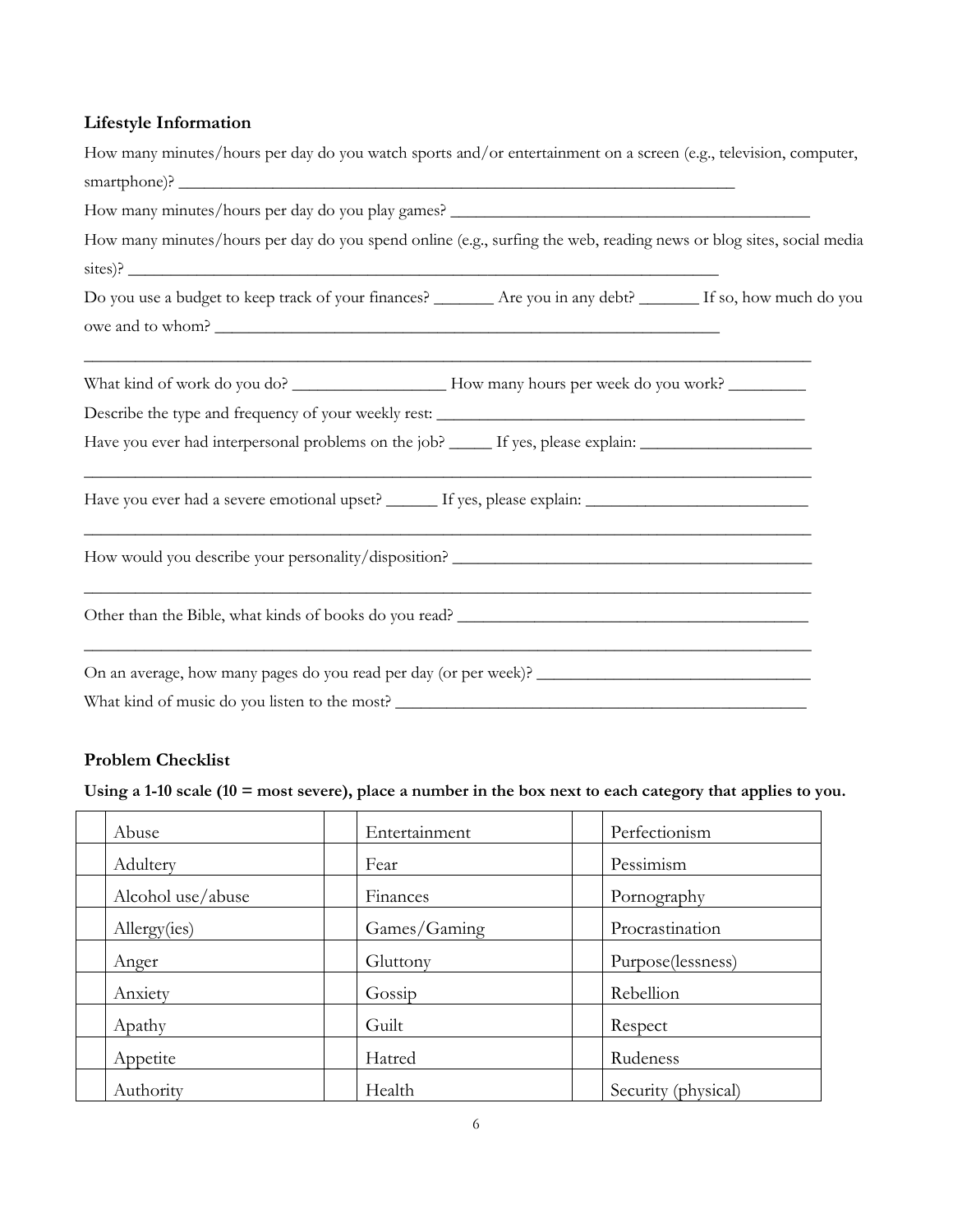| <b>Bitterness</b>                | Homosexuality             | Security (spiritual)        |
|----------------------------------|---------------------------|-----------------------------|
| Changes (life, lifestyle)        | Hopelessness              | Self-centeredness           |
| Children                         | Identity (gender, sexual) | Self-control                |
| Communication                    | Impatience                | Self-discipline             |
| Co-workers                       | Impotence                 | Self-harm                   |
| Conflicts (arguments,<br>fights) | In-laws                   | Self-image                  |
| Controlling                      | Insecurity                | Sex                         |
| Criticism                        | Jealousy                  | Singleness                  |
| Deception                        | Loneliness                | Sleep                       |
| Decision making                  | Loss                      | Spousal abuse               |
| Depression                       | Lust                      | <b>Stress</b>               |
| Despair                          | Lying                     | Substance use/abuse         |
| Direction                        | Marriage                  | Suicide (actual, potential) |
| Disrespect                       | Medical issue(s)          | Time (use, abuse)           |
| Divorce (actual, potential)      | Memory                    | Vengefulness                |
| Driving anxiety/road rage        | Moodiness                 | Vice(s)                     |
| Doubt(s)                         | Paranoia                  | Widowhood                   |
| Drunkenness                      | Parenting                 | Work                        |
| Eating (difficulty, disorder)    | Parents                   | Worry                       |
| Envy                             | Patience                  | Other:                      |

#### **Please answer the following questions:**

1. What problem(s) are you having (what brings you here)? \_\_\_\_\_\_\_\_\_\_\_\_\_\_\_\_\_\_\_\_\_\_\_\_\_\_\_\_\_\_\_\_\_\_\_\_\_\_\_

2. Give a real-life example of this concern, being as specific and concrete as possible. Explain what led up to the event, what happened, where it happened, what was said, how you (and others) reacted, and what happened afterward.

\_\_\_\_\_\_\_\_\_\_\_\_\_\_\_\_\_\_\_\_\_\_\_\_\_\_\_\_\_\_\_\_\_\_\_\_\_\_\_\_\_\_\_\_\_\_\_\_\_\_\_\_\_\_\_\_\_\_\_\_\_\_\_\_\_\_\_\_\_\_\_\_\_\_\_\_\_\_\_\_\_\_\_\_\_ \_\_\_\_\_\_\_\_\_\_\_\_\_\_\_\_\_\_\_\_\_\_\_\_\_\_\_\_\_\_\_\_\_\_\_\_\_\_\_\_\_\_\_\_\_\_\_\_\_\_\_\_\_\_\_\_\_\_\_\_\_\_\_\_\_\_\_\_\_\_\_\_\_\_\_\_\_\_\_\_\_\_\_\_\_ \_\_\_\_\_\_\_\_\_\_\_\_\_\_\_\_\_\_\_\_\_\_\_\_\_\_\_\_\_\_\_\_\_\_\_\_\_\_\_\_\_\_\_\_\_\_\_\_\_\_\_\_\_\_\_\_\_\_\_\_\_\_\_\_\_\_\_\_\_\_\_\_\_\_\_\_\_\_\_\_\_\_\_\_\_

\_\_\_\_\_\_\_\_\_\_\_\_\_\_\_\_\_\_\_\_\_\_\_\_\_\_\_\_\_\_\_\_\_\_\_\_\_\_\_\_\_\_\_\_\_\_\_\_\_\_\_\_\_\_\_\_\_\_\_\_\_\_\_\_\_\_\_\_\_\_\_\_\_\_\_\_\_\_\_\_\_\_\_\_\_ \_\_\_\_\_\_\_\_\_\_\_\_\_\_\_\_\_\_\_\_\_\_\_\_\_\_\_\_\_\_\_\_\_\_\_\_\_\_\_\_\_\_\_\_\_\_\_\_\_\_\_\_\_\_\_\_\_\_\_\_\_\_\_\_\_\_\_\_\_\_\_\_\_\_\_\_\_\_\_\_\_\_\_\_\_ \_\_\_\_\_\_\_\_\_\_\_\_\_\_\_\_\_\_\_\_\_\_\_\_\_\_\_\_\_\_\_\_\_\_\_\_\_\_\_\_\_\_\_\_\_\_\_\_\_\_\_\_\_\_\_\_\_\_\_\_\_\_\_\_\_\_\_\_\_\_\_\_\_\_\_\_\_\_\_\_\_\_\_\_\_